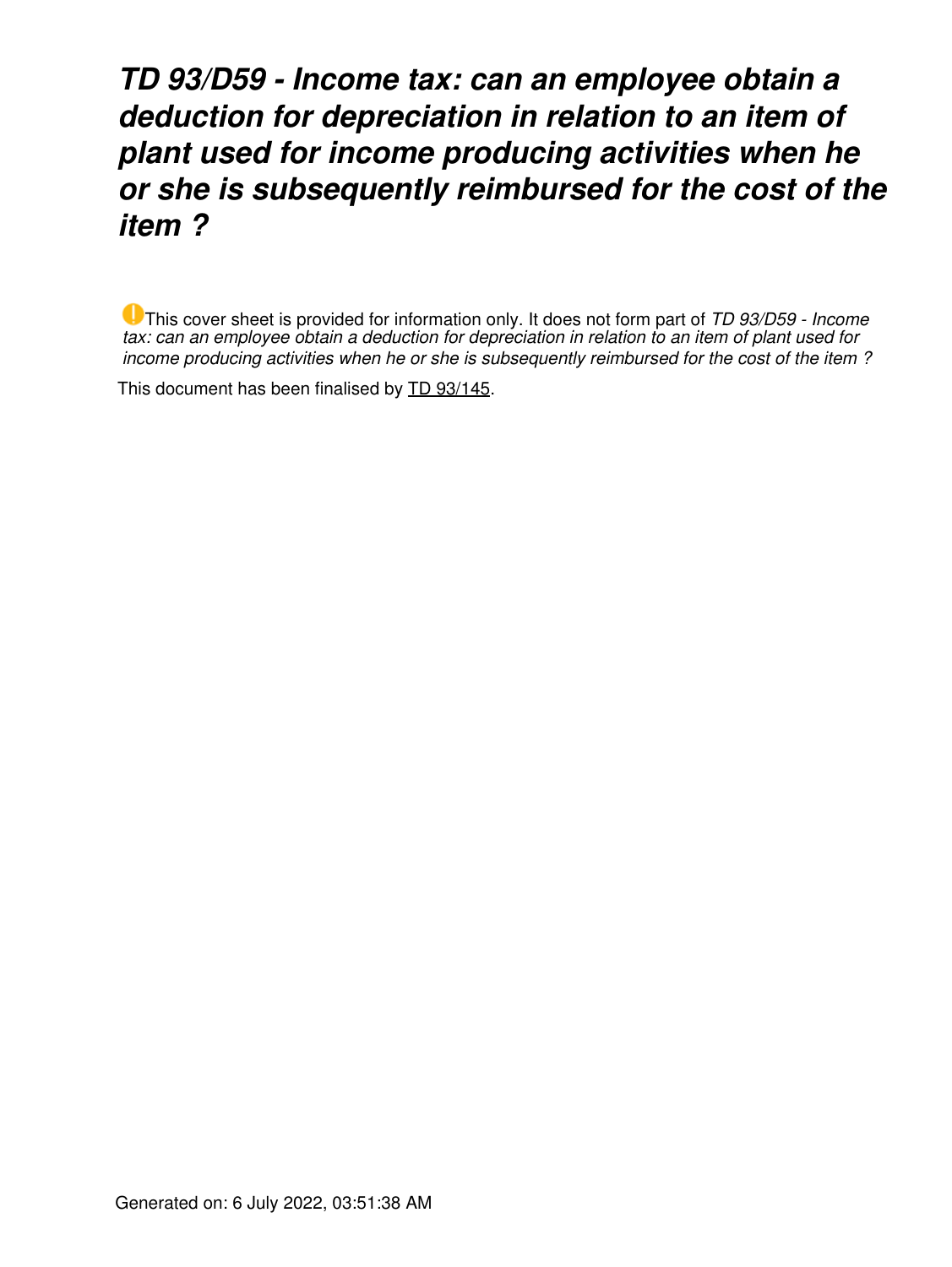## **FOI Status: draft only - for comment Page 1 of 2**

**Draft Taxation Determinations (TDs) represent the preliminary, though considered, views of the ATO. Draft TDs may not be relied on; only final TDs are authoritative statements of the ATO.**

## Draft Taxation Determination

**Income tax: can an employee obtain a deduction for depreciation in relation to an item of plant used for income producing activities when he or she is subsequently reimbursed for the cost of the item ?**

1. Yes. Section 51AH of the *Income Tax Assessment Act 1936* does not apply to reduce a deduction for depreciation.

2. If an employee is reimbursed in respect of an amount of a work-related loss or outgoing and the reimbursed amount is not included in the employee's assessable income, section 51AH applies to reduce the amount of the loss or outgoing allowed or allowable to the employee by the amount of the reimbursement.

3. If the employee is reimbursed for the cost of an item of plant used for income-producing activities, section 51AH does not apply to reduce a deduction for depreciation because depreciation is not a loss or outgoing allowed or allowable to the employee.

4. The depreciation provisions allow the owner of an item of plant to deduct the capital cost of the item over its effective life. The annual depreciation amount is calculated by reference to the cost or depreciated value of the plant and the appropriate prime cost or diminishing value rate applicable to its effective life.

5. Where the effective life is less than 3 years, or the initial cost does not exceed \$300, the depreciation rate is 100% for plant acquired after 1 July 1991 unless the taxpayer nominates a depreciation rate of less than 100% (subsection 55(2)). The deductible amount of depreciation is based on the period and the extent to which the property is used for income producing activities.

6. If plant acquired by an employee is used in income producing activities then the employee is entitled to a deduction for depreciation. Where the employee is subsequently reimbursed by his or her employer for the cost of the item, that reimbursement is not taken into account in calculating the deductible amount of depreciation because the reimbursement is, in general, a separate transaction which does not affect the initial cost of the item.

7. However, if the cost of the item is subject to a discount or rebate on acquisition of the property, then the cost for depreciation purposes is the cost after the amount of the discount or rebate is deducted.

## *Example:*

*Employee X acquires a computer and a briefcase for use in work-related activities at a cost of \$3000 and \$150 respectively. X's employer subsequently reimburses X for the total cost of the briefcase and part of the cost of the computer.*